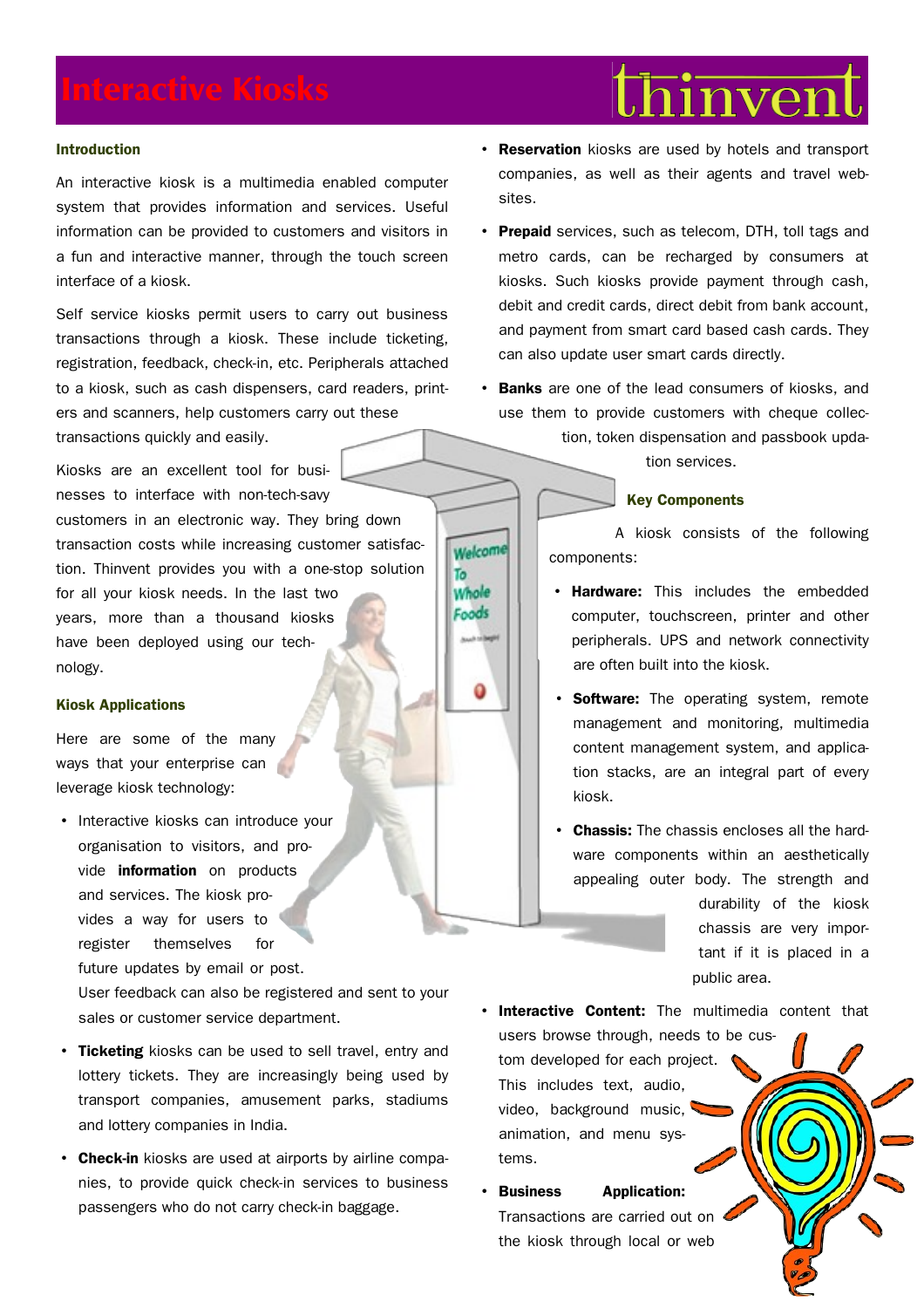based business applications. These applications utilise various peripherals such as card readers and printers to automate tasks and deliver quick service.

Thinvent provides you with the complete hardware, software and application for your kiosk. Chassis and content creation are more design than technology oriented. We have thustied up with two of the best chassis and content design houses in India, who participate with us in all our projects.

### **Why Choose Thinvent?**

Thinvent is the indisputable leader in providing kiosk solutions. We provide customers with a robust, reliable and long lasting kiosks, that are easy to maintain and service.



*Illustration 1: Passengers using our ATVM kiosks*

We have been chosen by our valued customers to execute some of the largest kiosk projects in the country. Here are some of the key benefits of choosing Thinvent's kiosk solution:

1. **Robust and Secure:** The Thinux Kiosk operating environment developed by Thinvent, provides you with an OS that simply never fails. All the software that you require to run a kiosk, is bundled with Thinux.

The inner workings of the kiosk are never exposed to users. This creates a high level of security, critical in financial transactions such as banking and ticketing.

2. **Quality Hardware:** The core computer running the kiosk has no moving parts. This eliminates any break downs due to wear and tear or dust accumulation. Reliable flash based storage ensures crashfree usage for many years.

We use 3M Cleartek capacitative touchscreens in our kiosks. The monitors, thermal printer mechanisms, smart cards readers, and other critical components, are carefully chosen to ensure years of trouble free service.

- 3. **Stable:** A kiosk is your representative to your customers. It should not get stuck with error messages all over the screen. Thinux ensures that if the network connectivity fails, or the backend is experiencing problems, the customers are presented with a pre-designed error page and nothing else.
- 4. **Versatile:** We provide integration with a mind-boggling array of peripheral devices. Biometric scanners, touchscreens, thermal printers, GPRS modems, large plasma displays, smart card readers, bar code scanners, cameras, LED displays, serial data loggers, relays, breath analysers, UPS battery level checkers, laser printers – these are just some of the devices that we have successfully integrated into kiosks for various projects.
- 5. **Manageable:** Remote management is a standard feature in all our kiosks. Numerous administrative tasks, including upgrades, shut-down and power-up, sending pop-ups to the user, and touchscreen calibration, can be performed remotely. Our management system is web based and not tied down to a single PC, letting your administrators fix kiosks from anywhere.

A factory reset option allows the local operator to bring back the system to a known-good state. On booting up again, the kiosk settings can be restored from the central office.

6. **Always-on Monitoring:** All kiosks are constantly monitored for application and network usage, system temperatures and voltages, overload, component failure, etc. The monitoring system alerts the administrators at the central office, and sends an SMS to the operator on site, in case of a failure.

You can view the screen of any kiosk remotely, and monitor usage. You can also operate the keyboard and mouse remotely, thus guiding new users over the phone if required.

- 7. **Customisable:** The entire [user experi](http://www.thinvent.in/web)ence can be tailored as per your needs. Computing features such as right clicks that are commonly found in desktops but useless in kiosks, are disabled.
- 8. **Wide Application Support:** We support all web based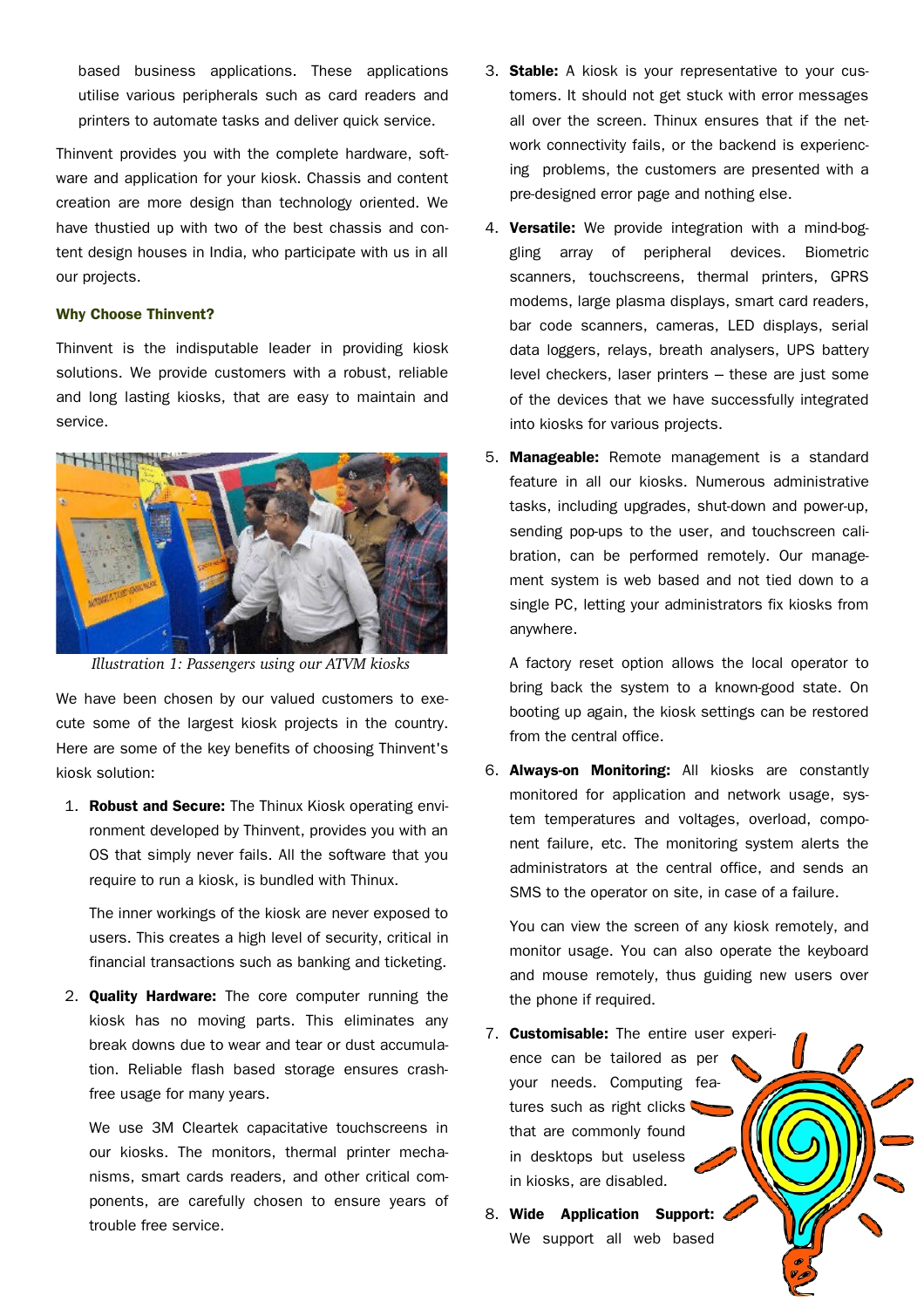

# *Illustration 2: Some of our popular kiosk chassis designs*

applications. In addition, we support locally run applications built using technologies such as .NET, VB, Java, J2EE and GTK. Local SQL databases and web servers provide an unlimited potential for business applications to be deployed on our kiosks.

9. **Experience:** Our technical team has vast experience in the field of kiosks. The founders of Thinvent have 15+ years of experience in hardware and software development. We leverage our knowledge in Linux, networking and embedded systems, to provide you with the finest technical solutions.

# **The Design Process**

Kiosks come in many types and flavours. There is no onesize-fits-all kiosk. Even the smallest requirement calls for customised development. Let us explore some of the



<span id="page-2-0"></span>*Illustration 3: Wall Mount Design*

decisions you need to make when procuring kiosks:

• Wall mounted versus floor standing kiosk. Wall mounted kiosks are bit cheaper, and require less space. However, they are aesthetically less appealing, and also offer very few options for peripheral

devices. A basic wall mount design is pictured in illustration [Illustration 3,](#page-2-0) while a floor standing kiosk is pictured in [Illustration 4.](#page-3-0)

- Choose the peripheral devices that you need for your application:
	- A touchscreen is a basic requirement of any modern kiosk system. If the usage is very high, then the touchscreen can be augmented with buttons mounted on the side of the screen.
	- Magnetic stripe card readers, to enable debit and credit card based transactions.
	- Thermal printers for receipt or ticket printing.
	- Smart card readers can be utilised in prepaid ticketing, DTH recharge, etc.
	- A web camera can be used to monitor the usage of your kiosk. This helps you know your customers better. It is also a great way to increase the security of your kiosk and provide remote monitoring.
	- Bar code scanners are employed in bill collection systems and lottery machines.
	- Some bill collection sy[stems prefer](http://www.thinvent.in/web) using full size sheet-feed scanners. Such scanners are also utilised in cheque collection systems.
	- Cash collection systems are useful for any kind